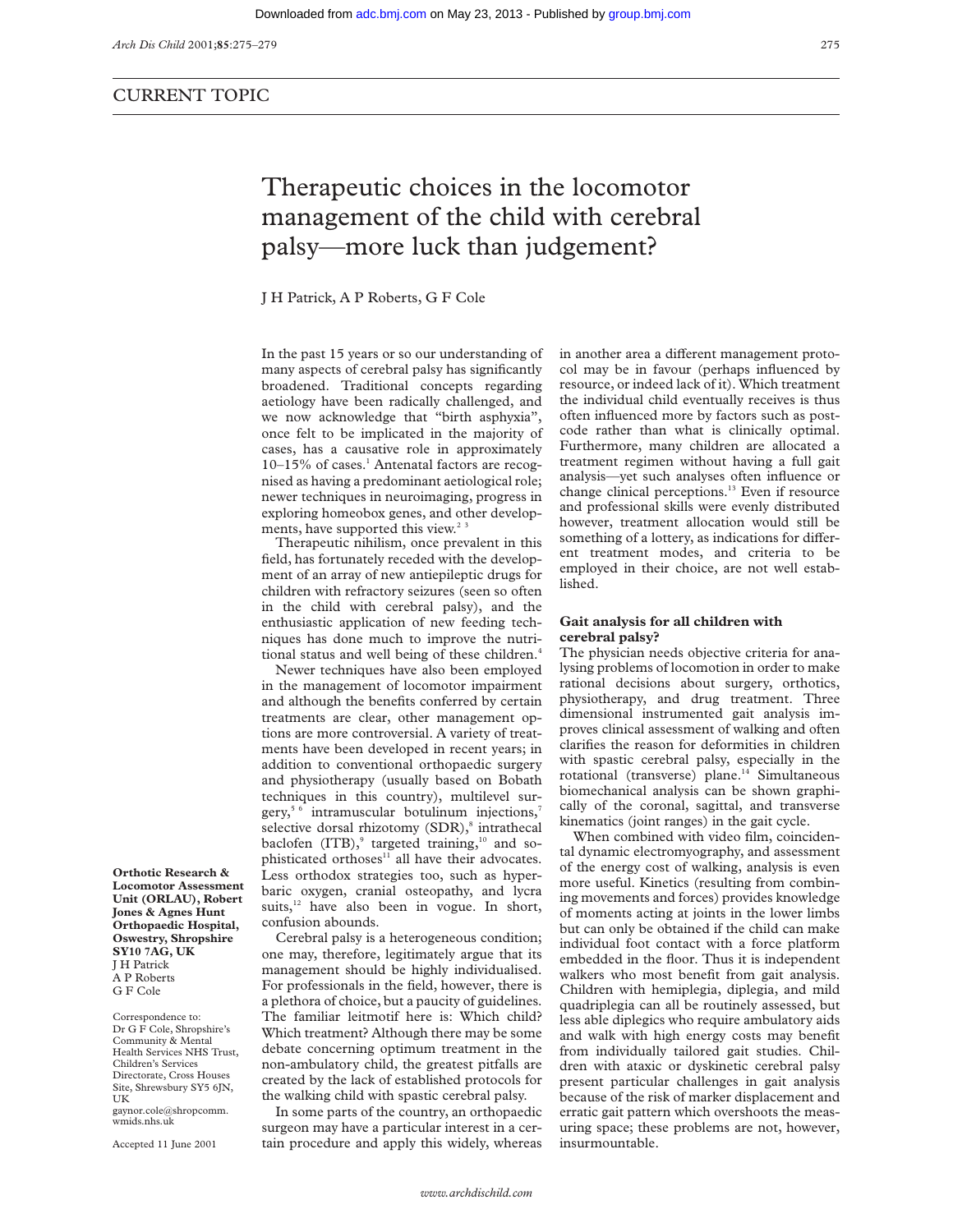To ensure success the child must be able to cooperate in simple barefoot walking tasks in the laboratory, wearing shorts and stick on markers. Size rather than age (because of marker size) may be a barrier to data collection, but with technology continuously improving, ever smaller children are being assessed; obesity may also produce problems with marker placement. We have carried out gait analysis on willing 3 year olds. In very young or cognitively impaired children we sometimes have to resort to video filming only. This compromise can be useful as shown in a recent study.<sup>15</sup>

Gait analysis has been perceived by many as a "research tool",<sup>16</sup> but as it is now apparent that gait analysis alters therapeutic decision making when compared with observational analysis, its place in routine practice is becoming accepted.13 17 Not only is it valuable in helping to determine intervention in many clinical situations, it is also a useful audit tool for recording outcome for a range of therapeutic options.<sup>18</sup>

Outcome measures remain a vexed question and there are few validated measures in this field. The continuing maturation of the CNS and growth of the child undoubtedly need to be taken into account in any outcome measure, and pre and post interventional gait analyses provide a valuable though expensive academic outcome tool. .

Other less technical procedures have been developed in recent years as outcome measures, eg. the Gross Motor Function Measure (GMFM), Paediatric Evaluation of Disability Inventory (PEDI), the Functional Independent Measure for Children (WeeFIM), Gross Motor Performance Measure (GMPM), Activities Scale for Kids (ASK).<sup>19,20</sup>. These scales are used to measure changes in functional independence or impact on life style. Their main disadvantage is their lack of specificity as compensatory mechanisms may be involved in achieving better function, rather than the intervention under scrutiny. Their major advantage of course is that they do not require a gait laboratory and can be performed in the home or school by a trained therapist.

#### **Conventional surgery**

For many years the mainstay of surgical treatment for children with cerebral palsy was tendon lengthening, bony fusions and derotation osteotomy. These procedures have traditionally been carried out one at a time and have lead to the recognition of a "birthday syndrome" (orthopaedic surgery each year followed by physiotherapy to relearn a walking technique, and a further operation the next year to release the consequent contracted muscles).21 Such programmes have done little for the child's self-esteem, his socialisation or his education and are gradually being replaced by a multi-level surgical approach.

#### **Multilevel surgery**

The results of orthopaedic surgery in cerebral palsy have previously been unpredictable, some children responding poorly to an operation which has benefited others with a similar gait. Surgeons now acknowledge the illogicality of addressing single components of what is an extensive and complex disorder, and with the help of gait studies can differentiate between primary and compensatory changes in patients. A comprehensive surgical prescription should be based on the best evidence available from both clinical examination and gait analysis, to avoid irrevocable surgical treatment of a "compensation". We have shown in our own unit that multilevel surgery is a good option in the hemiplegic or diplegic child where cognition and emotional maturation are adequate to comply with postoperative rehabilitation.<sup>6</sup> This surgery should be undertaken at the start of the adolescent growth spurt to allow "fine tuning" by nature. Until then, the child should be treated with physiotherapy, orthotics, and possibly temporary muscle paralysis. Although this approach is well accepted in orthopaedic circles, there is nevertheless a need for its evaluation by means of a randomised controlled trial. $17$ 

#### **Botulinum toxin**

The use of intramuscular botulinum toxin to block neuromuscular transmission in spastic muscles has become commonplace in recent years.7 22 Its prime use has been in calf muscles to overcome dynamic equinus of the ankle in children with hemiplegia or diplegia. The effects of botulinum toxin are transitory and injections must be repeated every three to four months. The technique is simple, appears to be safe, and successfully paralyses muscle, but whether it benefits gait in the long term is unproven. Evidence of a beneficial effect has not consistently been found in clinical trials.<sup>23</sup>

The indications for single level injections require careful scrutiny in a condition where the whole limb is affected; a more holistic approach is, however, emerging in the use of botulinum toxin.<sup>24</sup> Multilevel treatment is effective in the younger child where there are no fixed contractures, where gait analysis is available to help with precise identification of target muscle, and where high quality orthotic provision is available during rehabilitation.

Botulinum toxin has many niche applications. It has an expanding role in planning surgical intervention in both upper and lower limbs.<sup>25</sup> It protects after tendon transfer, especially during healing of muscle working over joints. It is also important in facilitating orthotic use in the pursuit of an overall postural goal.

#### **Selective dorsal rhizotomy**

Disinhibition of the spinal reflex arc resulting from an upper motor neurone lesion is thought to be the basis of spasticity in the child with cerebral palsy. Selectively dividing portions of the dorsal lumbosacral roots of the spinal cord, and thus interrupting the spinal reflex arc on the sensory side leads to reduction in spasticity without causing paralysis.

Selective dorsal rhizotomy (SDR) has been explored and greatly refined in the past 20 years; it is regarded as an important treatment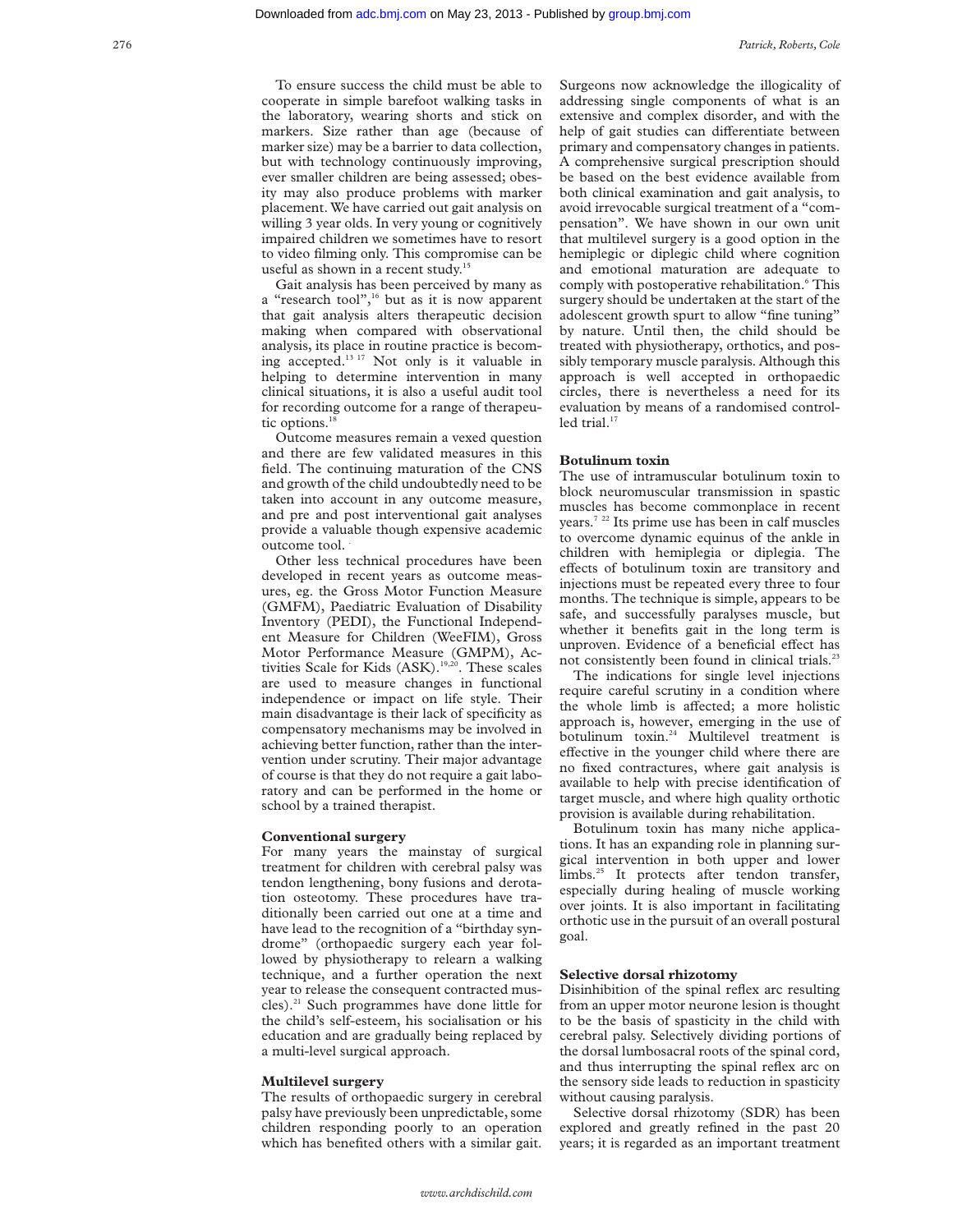option for children with cerebral palsy in Canada, the USA, and Australia.<sup>26</sup> It has, however, been almost universally shunned in the  $UK.<sup>27</sup>$ 

All agree that the procedure reduces spasticity, but whether it confers functional benefit is controversial.28 Two recent randomised controlled trials showed that SDR was beneficial, $2930$  although a third study showed that intensive physiotherapy was as effective if assessment was carried out one year postoperatively.<sup>31</sup> The debate has been fuelled by lack of standardised selection criteria, lack of agreement on intraoperative techniques, and no uniform outcome measures. Despite its popularity in the New World, there have been few long term studies on the outcome of SDR. Those which have been published (although not controlled studies) suggest that children who have had SDR early, have a favourable long term outcome with respect to laboratory and functional assessment.<sup>8 32</sup> The review of our first 15 carefully selected diplegics and quadriplegics who have had this procedure is encouraging (Cole, Patrick, and Roberts; manuscript in preparation).

#### **Intrathecal baclofen**

Unlike the oral preparation, baclofen delivered intrathecally (ITB) sidesteps the blood–brain barrier; this accounts for its greater efficacy. It migrates into superficial layers of the spinal cord where essentially it substitutes for insufficient levels of GABA, and so directly reduces spasticity. It has been used in the USA for children with cerebral palsy for at least 10 years, but to date it has found little favour in this country and our own experience with it has been limited. Only 70–80% of children with cerebral spasticity respond to ITB, thus trial doses of bolus intrathecal injections are a necessary screening procedure.<sup>33</sup> Children whose spasticity is diminished by such means may be suitable candidates for long term continuous infusion of the drug by a programmable subcutaneous pump. The major advantages of such a treatment are that (a) it is reversible, and (b) the therapeutic response can be titrated; however, infection and catheter related problems requiring surgical correction (migration, kinking) are problematic and the sheer size of the subcutaneous pump may preclude its use in smaller children.

Intrathecal baclofen has been shown to be beneficial in children with a notable dystonic element (although not in other dyskinetic forms of cerebral palsy).

Some American workers feel that ITB is useful in walking diplegics, but the 10% risk of serious complications makes us less enthusiastic.<sup>33</sup> Futhermore, apart from its reversibility we believe ITB has no advantage over conventional multilevel surgery. In our view the proper use of ITB is in the non-mobile child with severe spasticity where, apart from moulded seats and oral muscle relaxants, previously there has been little therapeutic solace available. The judicious use of ITB now offers greater comfort by reducing spasticity and ultimately bony deformity. It also facilitates easier

nursing, thus improving the quality of life of these unfortunate children and their often careworn parents.

#### **Sophisticated orthoses**

Abnormalities of body posture both between body segments and with respect to gravity are common in cerebral palsy. The use of orthoses broadly addresses these aspects by the application of external force to correct the relation between segments, between the body and gravity, or both.

A common use of orthoses in cerebral palsy is for controlling ankle position. However, in the walking child, the dynamic situation needs to be considered if the orthotic prescription is to be optimised. Where the ankle is in eversion during stance, the relation between the shank and the ground reaction force may lead to a flexing moment about the knee and often the hip. The simple application of a rigid orthosis does not necessarily address the postural abnormality, and it is the application of gait laboratory tuning which produces sophistication in the orthosis rather than its material or design features.<sup>11</sup> Tone reducing orthoses have been proposed; however, the evidence that they work by the purported mechanism (protuberances on the sole) is tenuous.<sup>34</sup>

Contracture correction devices (CCDs) use orthotic principles to apply a stretching force across a joint that is controllable and consistent across a range of positions. Used as an adjunct to botulinum toxin or soft tissue surgery, CCDs allow safer and more effective treatments for flexion contractures than aggressive surgical release that is often accompanied by unwelcome neuropraxia of unpredictable duration.<sup>35</sup> After surgery, CCDs may prevent recurrence of contracture as a result of continuing skeletal growth.

#### **Targeted training**

This promising treatment technique is based on the principle that the normal child achieves motor control in a cephalad to caudad direction. It uses specially designed equipment to provide the correct level of support so that the child can learn to control one or two joints at a time, rather than being overwhelmed by too many control demands. After careful assessment, the highest body segment lacking in control is targeted (often the head in children with cerebral palsy); by using the programme for some period every day, it is possible to progress motor control learning in a downwards direction. Encouraging results are being achieved with the technique.<sup>1</sup>

#### **Less orthodox treatments**

There are always new treatments appearing for the child with cerebral palsy, for example, hyperbaric oxygen, cranial osteopathy, reflexology, etc. Many of these fail to stand both the test of time and scientific scrutiny. While such "trends" are at their height, however, we need to be well informed about them so that we can properly advise vulnerable parents. It is important to keep an open mind on these issues as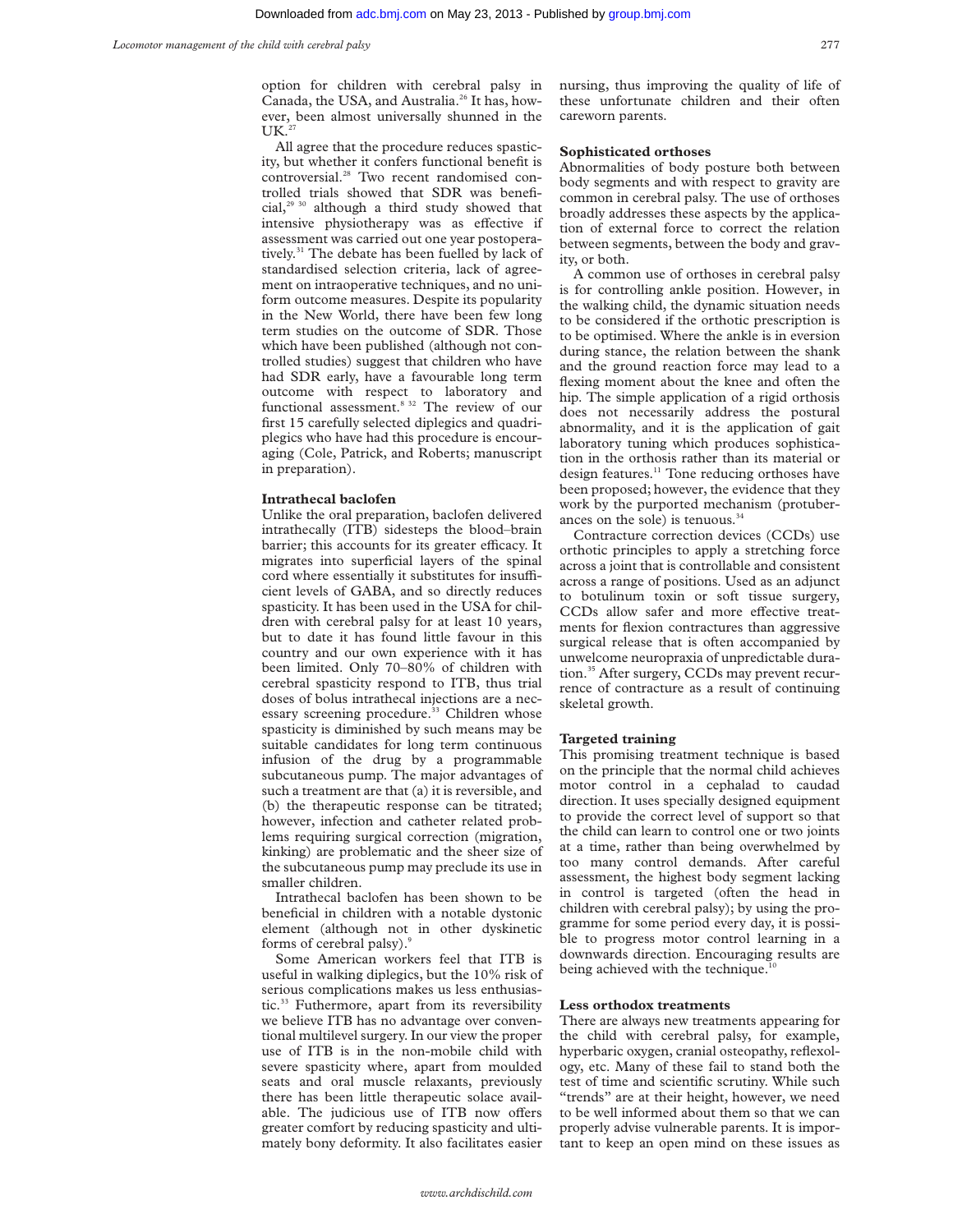some of them (for example, lycra suits) do appear to provide some help, although the scientific premises for their use are not always  $clear.<sup>12</sup>$ 

#### **Conclusions**

- Therapeutic dilemma is inevitable in this area of increasing treatment options but in which there is a dearth of guidelines. Evidence of the value of some techniques is flimsy, the ways in which we compare results in many cases have not been validated, there are no acceptable outcome measures in general use, and the whole area is bedevilled by more than a healthy splash of professional prejudice and scepticism.
- There is still much to be discovered in the basic science of neuromuscular function. The phenomena of tone, spasticity, etc, are still poorly understood and it is perhaps only when we have a clear idea of these neurophysiological concepts that questions such as "which child?", "which treatment?" will be answered with confidence.
- A basic "rule of thumb" has emerged in the therapeutic approach to the child with cerebral palsy and there is now a quickening tempo and enthusiasm to rationalise management. A severely impaired child needs effective orthopaedic supervision to prevent spinal curvature and hip dislocation. Such inter-related deformities are eminently preventable, either by ITB or surgical means, yet sadly many children are denied this chance.

For the walking child with spastic cerebral palsy the objective is to counter or minimise the negative long term effect of spasticity and weakness during the period of growth. Simple measures of stretching, walking, and orthotic use can be supplemented by oral muscle relaxants and particularly botulinum toxin. These "bridging" measures augment function, keep the child's joints straight, and preserve walking at a reasonable energy cost. Some children will go on to require more major intervention and SDR needs to be considered where spasticity is gross but where power and control are relatively intact. Such cases are not common and the "best buy" treatment for children requiring major intervention is likely to remain multilevel orthopaedic surgery.

Professional objectivity in this field can nevertheless be improved and there appear to be two major stepping stones to achieving this. Firstly, strengthening the multidisciplinary approach to assessment of the child with a complex gait disorder and acknowledging the role of the bioengineer, neurophysiologist, and mechanical engineer as well as the paediatrician, orthopaedic surgeon, paediatric neurologist, and physiotherapist. Secondly, the many phenotypes of cerebral palsy make collaboration between different centres essential if meaningful numbers in different study groups are to be achieved. The recent consensus between UK and European centres to establish a

network of registers and agree on the classification of cerebral palsy is undoubtedly a major contribution to establishing such multicentre studies.<sup>36</sup>

- The careful selection of children, the choice of the most effective, safe treatment, and an objective evaluation of functional outcome, must be our goal. Defining and refining selection criteria in respect of the multiple treatment options available for the child with cerebral palsy would seem no small step in the opening decade of this new millennium.
- 1 Nelson KB. What proportion of cerebral palsy is related to birth asphyxia? *J Pediatr* 1988;**112**:572–4.
- 2 Truwit CL, Barkovich AJ, Koch TK, Ferriero DM. Cerebral palsy: MR findings in 40 patients. *AJNR Am J Neuroradiol* 1992;**13**:67–78.
- 3 Brunelli S, Faiella A, Capra V, *et al*. Germline mutations in the homeobox gene EMX2 in patients with severe schizen-cephaly. *Nat Genet* 1996;**12**:94–6.
- 
- 4 Eltumi M, Sullivan PB. Nutritional management of the disabled child: the role of percutaneous endoscopic gatorsomy. Dev Med Child Neurol 1997;39:66–8.<br>5 Patrick JH. Techniques of psoas tenotomy and rectus femoris transf  $242-6$
- 6 Nene AV, Evans GA, Patrick JH. Simultaneous multiple operations for spastic diplegia. Outcome and functional assessment of walking in 18 patients. *J Bone Joint Surg Br* 1993;**75**:488–94.
- 7 Corry IS, Cosgrove AP, Duffy CM, *et al.* Botulinum toxin A<br>in hamstring spasticity. *Gait Posture* 1999;10:206–10.<br>8 Vaughan CL, Subramanian N, Busse ME. Selective dorsal
- rhizotomy as a treatment option for children with spastic cerebral palsy. *Gait Posture* 1998;**8**:43–59. 9 Albright AL. Intrathecal baclofen in cerebral palsy
- movement disorders. *J Child Neurol* 1996;**11**(suppl 1): S29–35.
- 10 Butler PB. A preliminary report on the effectiveness of trunk targeting in achieving independent sitting balance in children with cerebral palsy. *Clin Rehabil* 1998;**12**: 281–93.
- 11 Butler PB, Thompson N, Major RE. Improvement in walking performance of children with cerebral palsy: prelimi-nary results. *Dev Med Child Neurol* 1992;**34**:567–76.
- 12 Blair E, Ballantyne J, Horsman S, Chauvel P. A study of a dynamic proximal stability splint in the management of children with cerebral palsy. *Dev Med Child Neurol* 1995;**37**:544–54.
- 13 DeLuca PA, Davis RB III, Ounpuu S, *et al*. Alterations in surgical decision making in patients with cerebral palsy based on three-dimensional gait analysis. *J Pediatr Orthop* 1997;**17**:608–14.
- 14 Gage JR. The role of gait analysis in the treatment of cerebral palsy. *J Pediatr Orthop* 1994;**14**:701–2.
- 15 Read HS, Hazlewood ME, Hillman SJ, Robb JE. The Edin-burgh Visual Gait Analysis Interval Testing (GAIT) Scale. Abstract ESMAC, Heidelberg 1999. *Gait Posture* 1999; **10**(1):63–4.
- 16 Watts HG. Gait laboratory analysis for preoperative decision making in spastic cerebral palsy: is it all it's cracked up to<br>be? *J Pediatr Orthop* 1994;**14**:703–4.<br>Patrick JH. Cerebral palsy diplegia: improvements for walk-
- ing. *BMJ* 1989;**299**:1115–16.
- 18 Cahan LD, Adams JM, Perry J, Beeler LM. Instrumented gait analysis after selective dorsal rhizotomy. *Dev Med Child Neurol* 1990;**32**:1037–43.
- 19 Damiano DL, Abel MF. Relation of gait analysis to gross motor function in cerebral palsy. *Dev Med Child Neurol* 1996;**38**:389–96.
- 20 Law M, King G, Russell D, *et al*. Measuring outcomes in children's rehabilitation: a decision protocol. *Arch Phys Med Rehabil* 1999;**80**:629–36.
- 21 Rang M, Silver RL, de la Garza J. Cerebral palsy. In: *Paedi-*
- *atric orthopedics*. Philadelphia: Lippincott, 1986:345–96. 22 Ubhi T, Bhakta BB, Ives HL, *et al.* Randomised double blind placebo controlled trial of the effect of botulinum toxin on walking in cerebral palsy. *Arch Dis Child* 2000;**83**: 481–7.
- 23 Ade-Hall RA, Moore AP. Botulinum toxin type A in the treatment of lower limb spasticity in cerebral palsy. *Cochrane Database Syst Rev* 2000;(2):CD001408.
- 24 Molenaers G, Desloovere K, Eyssen M, *et al*. Botulinum toxin type A treatment of cerebral palsy: an integrated approach. *Eur J Neurol* 1999;**6**(suppl 4):S51–7. 25 Autti-Ramo I, Larsen A, Peltonen J, *et al*. Botulinum toxin
- injection as an adjunct when planning hand surgery in chil-dren with spastic hemiplegia. *Neuropediatrics* 2000;**31**:4–8. 26 Bleck EE. Posterior rootlet rhizotomy in cerebral palsy. *Arch*
- *Dis Child* 1993;**68**:717–19. 27 Morton R. New surgical interventions for cerebral palsy and
- the place of gait analysis. *Dev Med Child Neurol* 1999;**41**: 424–8.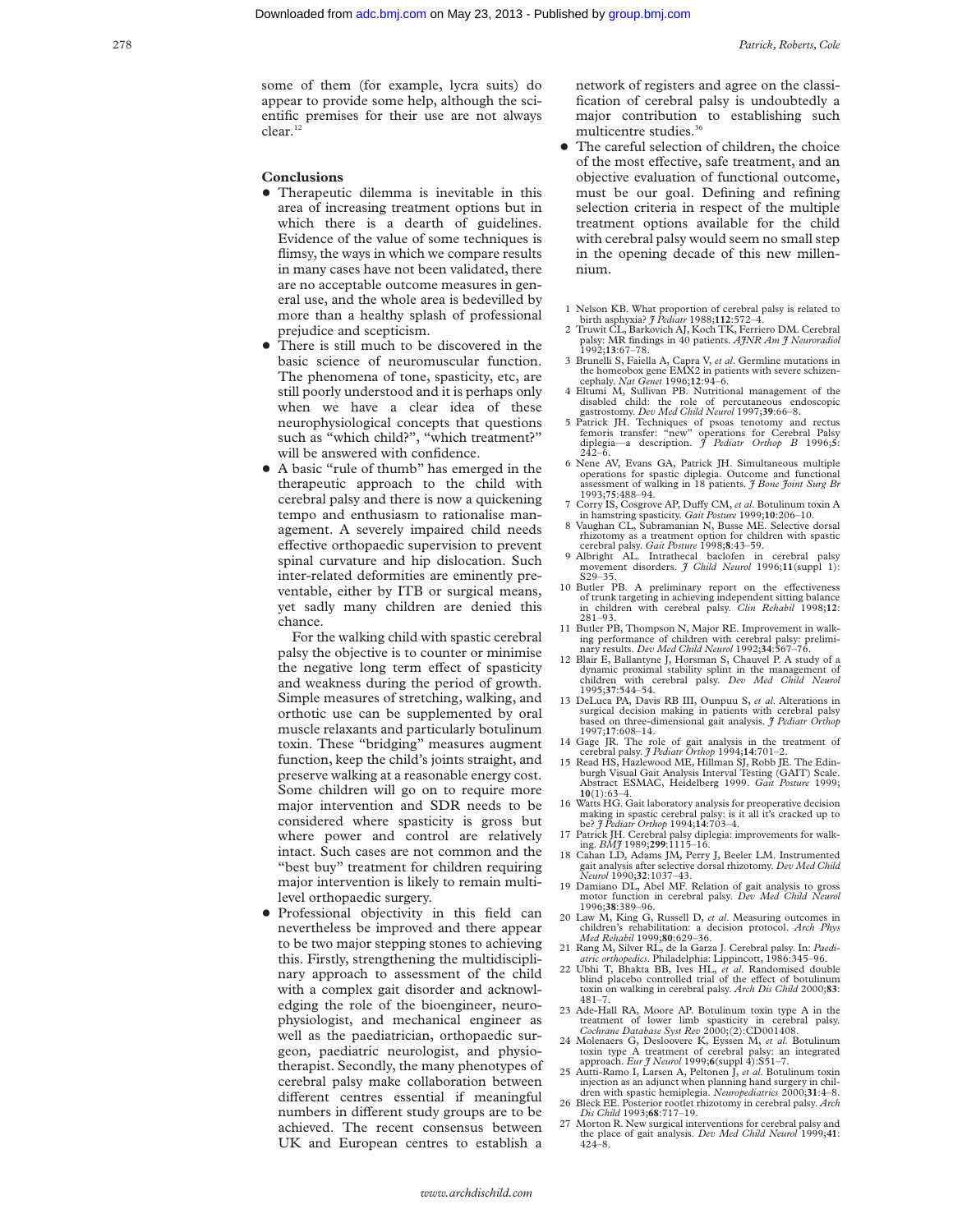- 28 Landau WM, Hunt CC. Dorsal rhizotomy, a treatment of unproven efficacy. *J Child Neurol* 1990;5:174–8.
- 29 Steinbok P, Reiner AM, Beauchamp R, *et al*. A randomized clinical trial to compare selective posterior rhizotomy plus physiotherapy with physiotherapy alone in children with spastic diplegic cerebral palsy. *Dev Med Child Neurol* 1997; **39**:178–84.
- 30 Wright FV, Sheil EM, Drake JM, *et al*. Evaluation of selec-tive dorsal rhizotomy for the reduction of spasticity in cer-ebral palsy: a randomized controlled trial. *Dev Med Child Neurol* 1998;**40**:239–47.
- 31 McLaughlin JF, Bjornson KF, Astley SJ, *et al.* Selective dor-sal rhizotomy: efficacy and safety in an investigator-masked randomized clinical trial. *Dev Med Child Neurol* 1998;**40**: 220–32.
- 32 Subramanian N, Vaughan CL, Peter JC, Arens LJ. Gait before and 10 years after rhizotomy in children with
- cerebral palsy spasticity. *J Neurosurg* 1998;**88**:1014–19.<br>33 Albright AL. Baclofen in the treatment of cerebral palsy. *J* Child Neurol 1996;11:77–83.
- 34 Crenshaw S, Herzog R, Castagno P, *et al*. The efficacy of tone-reducing features in orthotics on the gait of children with spastic diplegic cerebral palsy. *J Pediatr Orthop* 2000;**20**:210–16.
- 35 Charlton P, Ferguson D, Peacock C, Stallard J. Preliminary clinical experience of a contracture correction device. *Prosthet Orthot Int* 1999;**23**:163–8.
- 36 Cans C. Surveillance of cerebral palsy in Europe: a collaboration of cerebral palsy surveys and registers. *Dev Med Child Neurol* 2000;**42**:816–24.

Applications are invited for the post of: **Editor in chief** 

### Archives of Disease in Childhood

Specialists in any branch of paediatrics are invited to apply for the post of editor in chief. Please send a letter of application, a concise curriculum vitae, your analysis of the strengths and weaknesses of ADC and a statement about your proposed editorial policy.

Full editorial support and training will be provided. The editorial office is based in BMA House in London and any necessary travel expenses will be reimbursed.

Closing date is 31st December 2001. Interviews will be held shortly thereafter to enable the successful candidate to take up the post mid 2002.

Details of the post can be discussed with Dr Harvey Marcovitch, (hmarcovitch@bmjgroup.com) the current editor in chief or with Mrs Alex Williamson. A job description is available on request.

Applications should be sent to: Mrs Alex Williamson, BMJ Publishing Group, BMA House, Tavistock Square, London WC1H 9JR.<br>Tel: +44 207 383 6169; Fax: +44 207 383 6668; email: awilliamson@bmjgroup.com



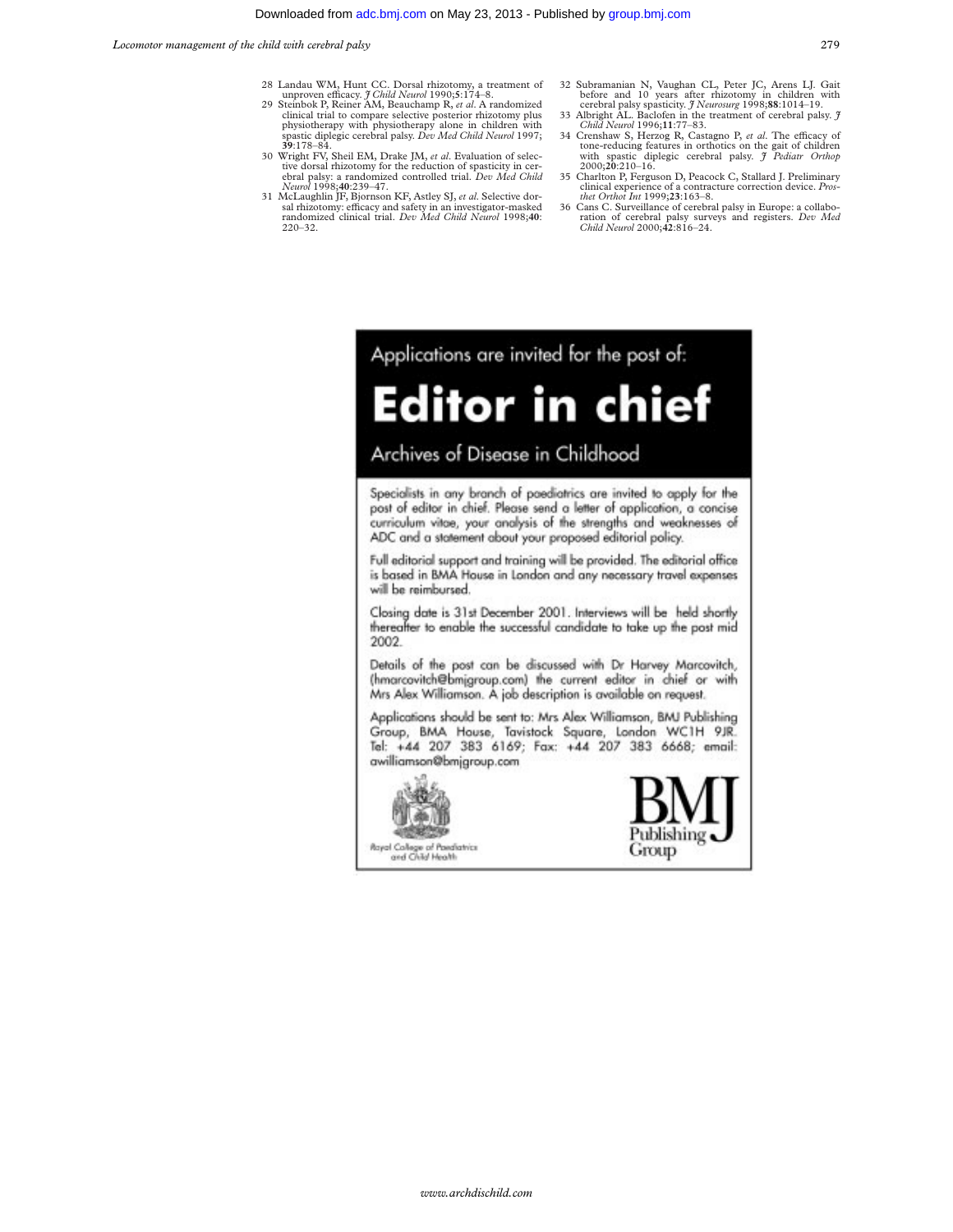

## −−**more luck than judgement? management of the child with cerebral palsy Therapeutic choices in the locomotor**

J H Patrick, A P Roberts and G F Cole

doi: 10.1136/adc.85.4.275 Arch Dis Child 2001 85: 275-279

**<http://adc.bmj.com/content/85/4/275.full.html>** Updated information and services can be found at:

| <b>References</b><br><b>Email alerting</b><br>service | These include:<br>This article cites 34 articles, 7 of which can be accessed free at:<br>http://adc.bmj.com/content/85/4/275.full.html#ref-list-1<br>Article cited in:<br>http://adc.bmj.com/content/85/4/275.full.html#related-urls<br>Receive free email alerts when new articles cite this article. Sign up in the<br>box at the top right corner of the online article.                                                                                                                                                                                                                                      |
|-------------------------------------------------------|------------------------------------------------------------------------------------------------------------------------------------------------------------------------------------------------------------------------------------------------------------------------------------------------------------------------------------------------------------------------------------------------------------------------------------------------------------------------------------------------------------------------------------------------------------------------------------------------------------------|
| <b>Topic</b><br><b>Collections</b>                    | Articles on similar topics can be found in the following collections<br>Child health (2066 articles)<br>Cerebral palsy (78 articles)<br>Child and adolescent psychiatry (paedatrics) (371 articles)<br>Drugs: CNS (not psychiatric) (300 articles)<br>Foodborne infections (48 articles)<br>Neuromuscular disease (102 articles)<br>Occupational and environmental medicine (74 articles)<br>Poisoning (91 articles)<br>Epilepsy and seizures (215 articles)<br>Injury (206 articles)<br>Molecular genetics (58 articles)<br>Physiotherapy (28 articles)<br>Physiotherapy (48 articles)<br>Trauma (206 articles) |

**<http://group.bmj.com/group/rights-licensing/permissions>** To request permissions go to:

**<http://journals.bmj.com/cgi/reprintform>** To order reprints go to:

**<http://group.bmj.com/subscribe/>** To subscribe to BMJ go to: